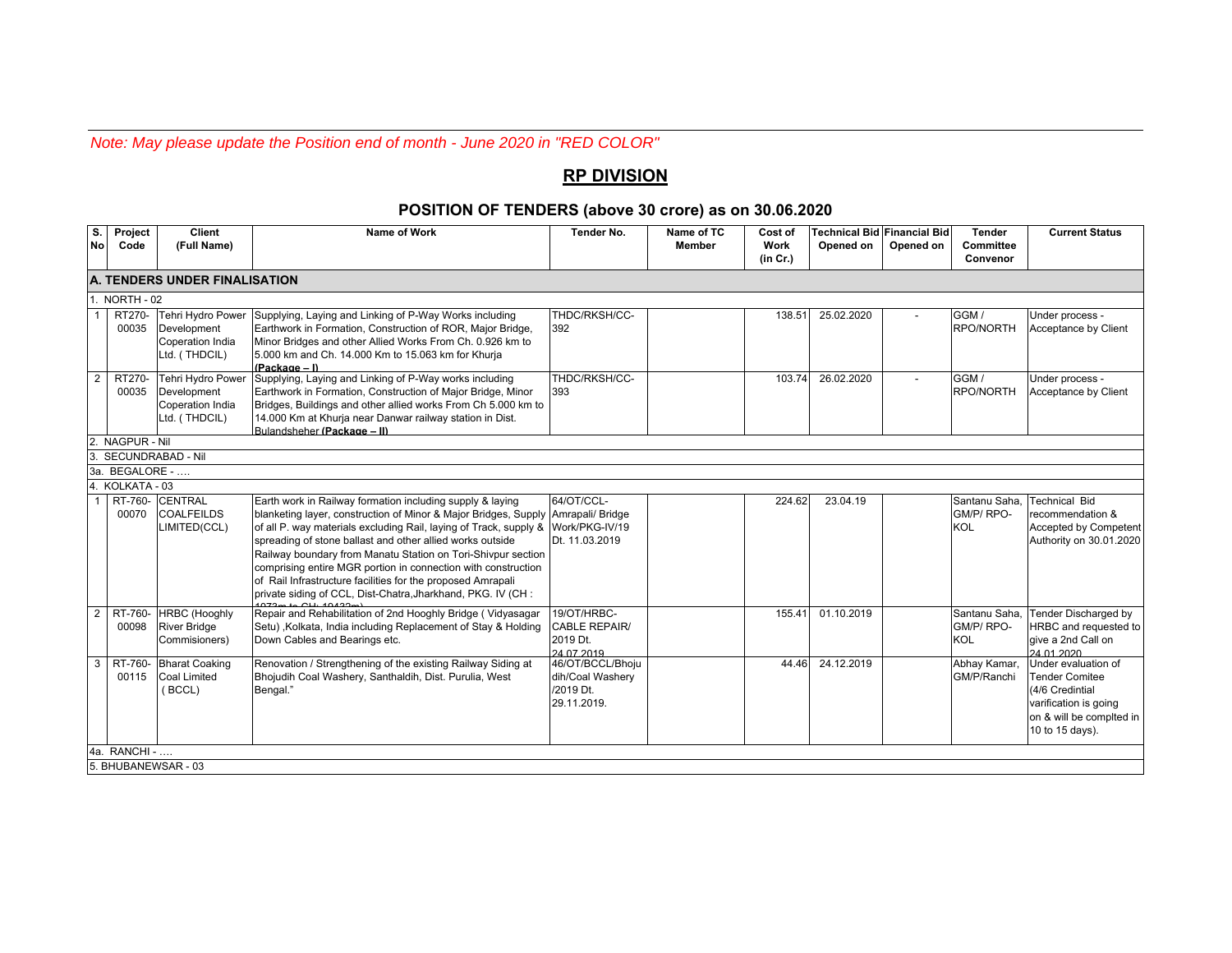| S.                                                                         | Project                 | <b>Client</b>                                                                         | Name of Work                                                                                                                                                                                                                                                                                                                                       | Tender No.                                                                               | Name of TC                                                                                                                                                                              | Cost of          | <b>Technical Bid Financial Bid</b> |            | <b>Tender</b>              | <b>Current Status</b>                                                                                                                          |
|----------------------------------------------------------------------------|-------------------------|---------------------------------------------------------------------------------------|----------------------------------------------------------------------------------------------------------------------------------------------------------------------------------------------------------------------------------------------------------------------------------------------------------------------------------------------------|------------------------------------------------------------------------------------------|-----------------------------------------------------------------------------------------------------------------------------------------------------------------------------------------|------------------|------------------------------------|------------|----------------------------|------------------------------------------------------------------------------------------------------------------------------------------------|
| <b>No</b>                                                                  | Code                    | (Full Name)                                                                           |                                                                                                                                                                                                                                                                                                                                                    |                                                                                          | <b>Member</b>                                                                                                                                                                           | Work<br>(in Cr.) | Opened on                          | Opened on  | Committee<br>Convenor      |                                                                                                                                                |
|                                                                            | <b>RT 770-</b><br>00132 | <b>NLC (Neyveli</b><br>Lignite<br>Corporation) India<br>Limited,<br>Sambalpur, Orrisa | Earthwork in formation, Bridges, Supply of P. Way materials &<br>linking and allied works for the proposed Railway siding of M/s.<br>NLC India Ltd, Talabira Mines, Jharsquda District of Odisha<br>state.                                                                                                                                         | OT/05/RITES/BBS<br>R/NLCIL/Pkg-II<br>/EW, Bridges&P. Wa<br>v /2019, Dated:<br>18.10.2019 | i) Sri. M.K. Behera,<br><b>GGM</b><br>(P)/RPO/BBSR<br>ii) Sri J.Victor, GM<br>(CP)/ROC-<br>II/Gurgaon<br>iii) Sri Anjeev Jain,<br>GM (Fin)/ROC-                                         | 130.61           | 28.11.2019                         | 21.03.2020 | GGM(C)/RPO/<br><b>BBSR</b> | etter of Acceptance<br>No.:<br>RITES/BBSR/NLCIL/BR<br>IDGE/Pkg-II/2020/spl<br>issued on 05.06.2020                                             |
| $\overline{2}$                                                             | <b>RT770-</b><br>00151  | <b>MCL</b>                                                                            | Formation work including cutting/filling of proposed Railway<br>Track including supply of Points & Crossings/Sleepers, P.way<br>Linking work, Bridge Works etc relatedto shifting of Y curve<br>siding at new location (i.e passing through already<br>excavated/non-active area of Samleshwari OCM) of MCL.                                       | RITES/BBSR/MCL/<br><b>Y-CURVE</b><br>SHIFTING/OT-<br>10/2020,<br>dtd.03.02.2020          | i) Smt. D.Lakshmi<br>Sudha, GM (C) /<br><b>RPO.</b> Bhubaneswar<br>ii) Shri J.Victor, GM<br>(C) / CP Division<br>iii) Shri Anjeev<br>Kumar Jain, GM<br>(F)/ Gurgaon                     | 126.68           | 26.02.2020                         | 02.07.2020 | GM(C)/RPO/B<br><b>BSR</b>  | <b>Under Evaluation of</b><br><b>Tender Committee</b>                                                                                          |
|                                                                            | <b>RT770-</b><br>00158  | <b>MCL</b><br>, Lakhanpur<br>Area                                                     | Cutting, Filling & Re-handling of Over-Burden at Samaleswari<br>OCP required for the railway track formation work of shifting of<br>Y-Curve siding at new location at Lakhanpur Area of MCL.                                                                                                                                                       | RITES/BBSR/MCL<br><b>OBDUMP/OT-</b><br>11/2020 Dated<br>03.02.2020                       | i). Smt. D. Lakshmi<br>Sudha, GM (C),<br><b>RPO-Bhubaneswar</b><br>ii). Shri Manirul<br>Islam, GM (P), RPO-<br>Raigarh<br>iii). Shri S.K.<br>Mishra, JGM (F),<br><b>RPO-Bhubaneswar</b> | 57.62            | 12.03.2020                         | 09.06.2020 | GM(C)/RPO/B<br><b>BSR</b>  | Letter of Acceptance<br>No.:<br>RITES/BBSR/MCL/OB<br><b>DUMP/EW/2019/755</b><br>Dated: 18.06.2020.                                             |
|                                                                            | <b>RT770-</b><br>00152  | MCL,<br>Lakhanpur<br>Area                                                             | Earthwork in formation, Construction of Major & Minor bridges,<br>retaining wall, drains, supply of PSC sleepers, Turnouts<br>Sleepers, Supply of Ballast, P. Way fittings & Track Linking<br>Works, Construction of building and Allied works for proposed<br>siding for Dispatch of Washed Coal from proposed Washery at<br>akhannur Area of MCI | <b>RITES/BBSR/MCL/</b><br>LAKHANPUR/OT-<br>02/2020 Dated 22-<br>05-2020                  |                                                                                                                                                                                         | 102.00           | 02.07.2020                         |            |                            | <b>Technical Bid Opened</b><br>on 02.07.2020.                                                                                                  |
|                                                                            | 6. LUCKNOW - Nil        |                                                                                       |                                                                                                                                                                                                                                                                                                                                                    |                                                                                          |                                                                                                                                                                                         |                  |                                    |            |                            |                                                                                                                                                |
|                                                                            | 7. RAIGARH - Nil        |                                                                                       |                                                                                                                                                                                                                                                                                                                                                    |                                                                                          |                                                                                                                                                                                         |                  |                                    |            |                            |                                                                                                                                                |
|                                                                            | $8.EE - Nil$            |                                                                                       |                                                                                                                                                                                                                                                                                                                                                    |                                                                                          |                                                                                                                                                                                         |                  |                                    |            |                            |                                                                                                                                                |
|                                                                            | 9. S&T - Nil            |                                                                                       |                                                                                                                                                                                                                                                                                                                                                    |                                                                                          |                                                                                                                                                                                         |                  |                                    |            |                            |                                                                                                                                                |
|                                                                            | 10. DFC - Nil           |                                                                                       |                                                                                                                                                                                                                                                                                                                                                    |                                                                                          |                                                                                                                                                                                         |                  |                                    |            |                            |                                                                                                                                                |
| 924.03 Crore<br><b>TOTAL</b><br>B. TENDERS TO BE CALLED (up to March 2020) |                         |                                                                                       |                                                                                                                                                                                                                                                                                                                                                    |                                                                                          |                                                                                                                                                                                         |                  |                                    |            |                            |                                                                                                                                                |
| 1. NORTH - Nil                                                             |                         |                                                                                       |                                                                                                                                                                                                                                                                                                                                                    |                                                                                          |                                                                                                                                                                                         |                  |                                    |            |                            |                                                                                                                                                |
| 2. NAGPUR - Nil                                                            |                         |                                                                                       |                                                                                                                                                                                                                                                                                                                                                    |                                                                                          |                                                                                                                                                                                         |                  |                                    |            |                            |                                                                                                                                                |
| SECUNDRABAD - 01<br>3.                                                     |                         |                                                                                       |                                                                                                                                                                                                                                                                                                                                                    |                                                                                          |                                                                                                                                                                                         |                  |                                    |            |                            |                                                                                                                                                |
|                                                                            | RT730-<br>00104         | <b>TSGENCO</b>                                                                        | Formation and Construction of Bridges at Bhadradri Termal<br>Power Station (BTPS)                                                                                                                                                                                                                                                                  | RITES/SC/BTPS/E<br>arthwork/Manuguru/<br>2019 dt. 05.12.2019                             |                                                                                                                                                                                         | 130.00           | 30.12.2019                         | N/A        | N/A                        | Estimate along with<br>tender document<br>submitted to client m/s.<br><b>TSGENCOfor clearance</b><br>and the clearnce is yet<br>to be received |